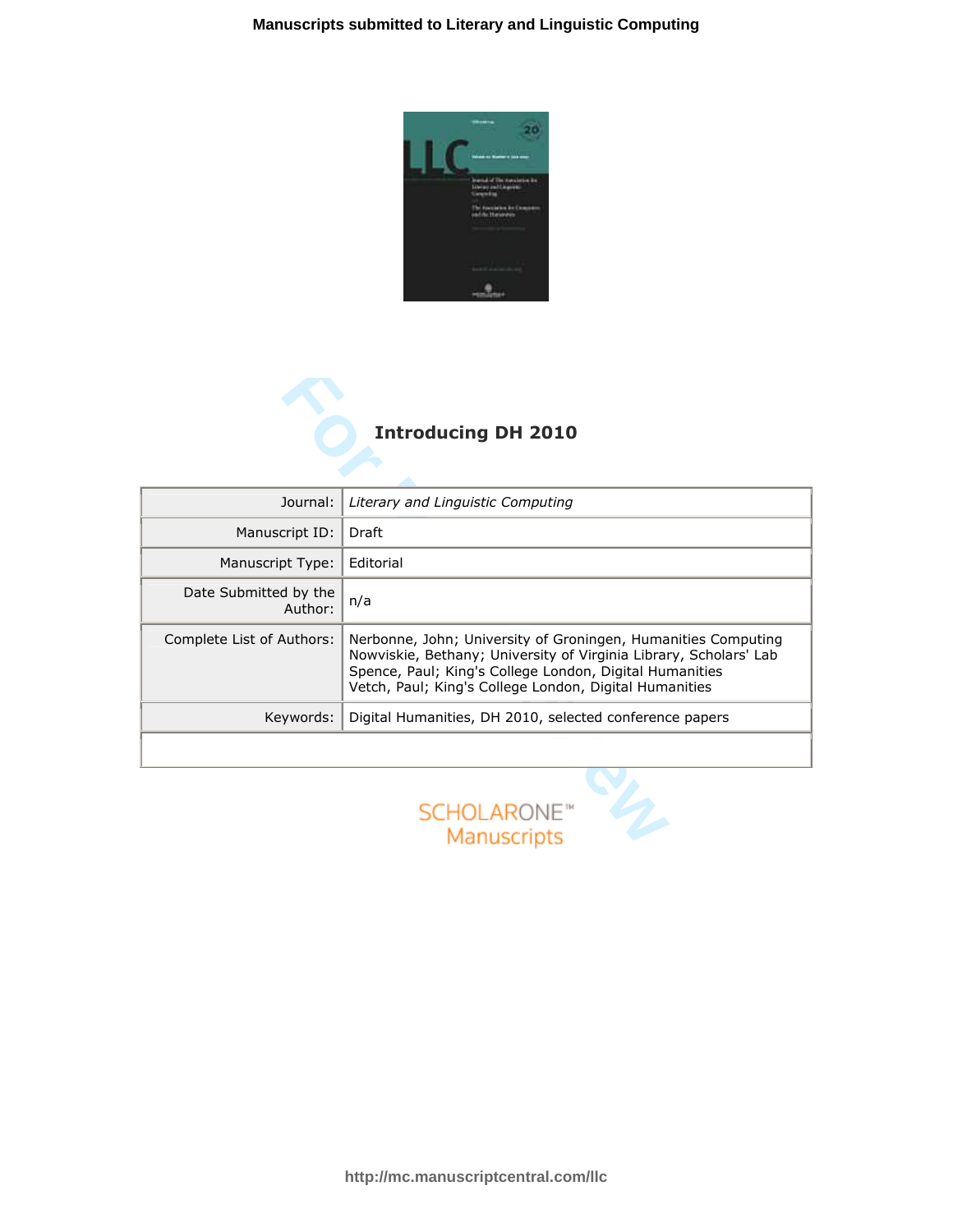$\overline{1}$  $\overline{2}$  $\overline{3}$  $\overline{4}$  $\overline{7}$ 

## **Introduction**

The Digital Humanities 2010 (DH 2010) conference took place from July  $7<sup>th</sup>$ through  $10<sup>th</sup>$  at King's College London, where it was hosted by the Department of Digital Humanities (then Centre for Computing in the Humanities) and the Centre for e-Research, with the support of the School of Arts and Humanities, Information Services and Systems, and the Principal, Professor Rick Trainor. There were six satellite workshops, ten multi-speaker panels of ninety minutes each, eighty paper presentations, and twenty-three poster presentations. Over 300 scholars and students registered to participate in the conference.

twenty-three poster presentations. Over 300 schopate in the conference.<br>
For a special occasion for many reasons. The Bus<br>
In Raben, emeritus professor of English as Queens<br>
New York (CUNY), *inter alia* in recognition of DH 2010 was a special occasion for many reasons. The Busa award was presented to Joseph Raben, emeritus professor of English as Queens College of the City University of New York (CUNY), *inter alia* in recognition of his founding the journal *Computers and the Humanities* in 1966 and the Association for Computers and the Humanities in 1978. Raben delivered a provocative lecture suggesting the computer will ultimately change not just humanities scholarship, but also the academic institutions it is part of. The Fortier prize, named after the late Canadian specialist on French literature and humanities computing, to be given to the best presentation by a young scholar at the conference, was awarded for the first time. Maceij Eder, Kraków, received the prize for his work on non-traditional authorship attribution. One of Eder's papers is included in this special issue. Masahiro Hori, Osamu Imahayashi, Tomoji Tabata, and Miyuki Nishio received the award for the best poster for 'The Dickens Lexicon and its practical use for linguistic research.'

DH 2010 was remarkable in other ways, as well. King's College London has long been a center for humanities computing world wide, and the local organizers aimed to build on the success of recent conferences, with a program which combined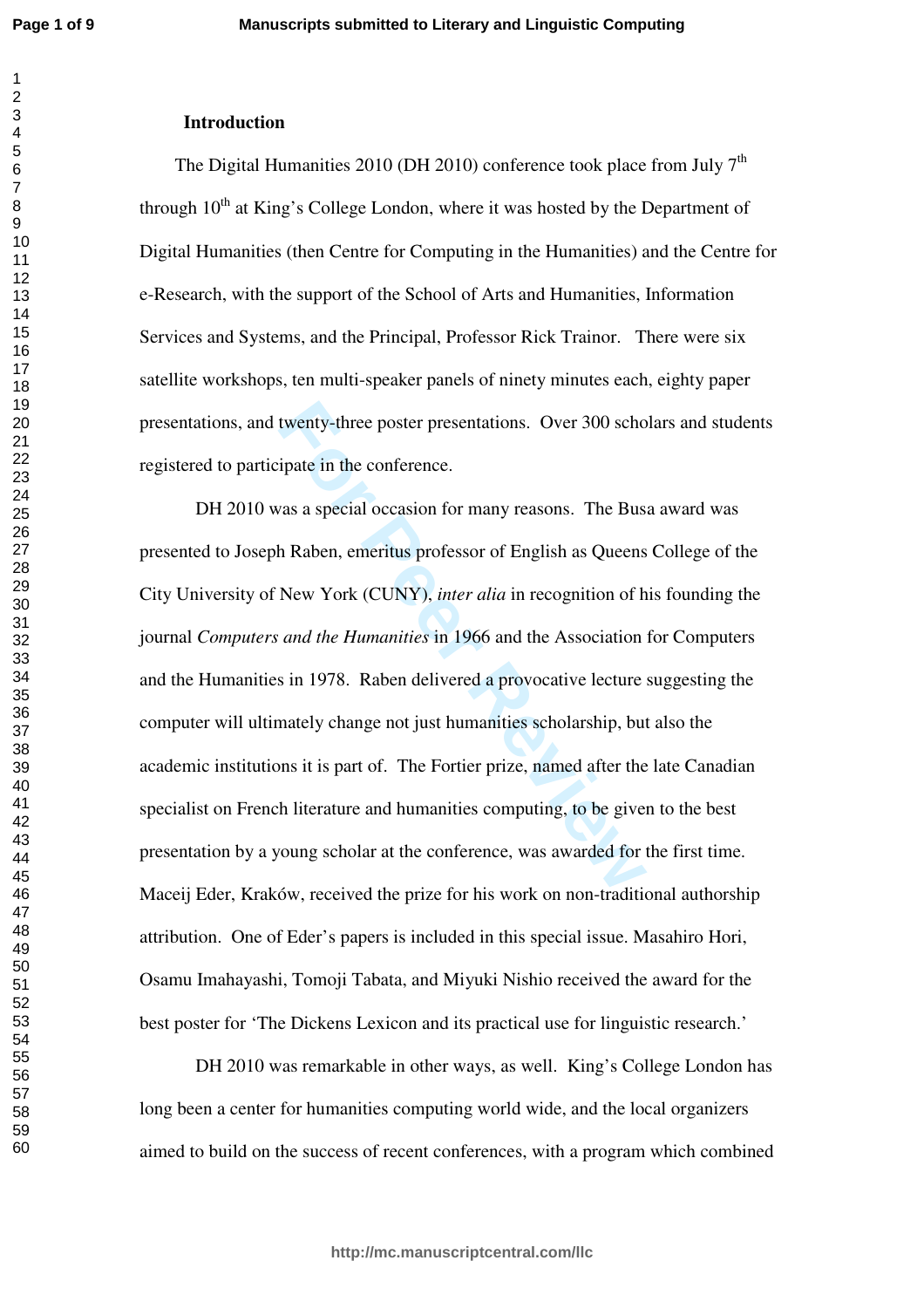**Page 2 of 9**

a traditional academic strand with a performance strand, reflecting the conference theme of 'Cultural expression, old and new'. London is an exhilarating city to visit, and participants spotted each other at different sites throughout the city. Finally, DH 2010 was Harold Short's last conference as chair of the Association for Literary and Linguistic Computing (ALLC), a position he held for over ten years. It was fitting that the ALLC, in the person of its incoming chair, Lisa Lena Opas-Hänninen, could thank Harold for all he has done at King's, his home institution, and also for the profession. The ALLC owes a great debt to Harold's energy and good judgment.

LLC owes a great debt to Harold's energy and go<br>tional program committee (IPC) broke with tradit<br>a have featured prominent researchers from neigh<br>These speakers have often presented fascinating I<br>that the field has matured The international program committee (IPC) broke with traditions in recent DH conferences, which have featured prominent researchers from neighboring fields as plenary speakers. These speakers have often presented fascinating lectures, but the DH 2010 IPC felt that the field has matured enough for it to be worthwhile to invite a "core" digital humanities researcher to address the profession and identify where she sees key issues and opportunities. Since the IPC also sought a younger practitioner in view of the increasing numbers of younger researchers at the DH conferences, we were pleased that Melissa Terras of University College London, graciously accepted. We are also pleased to publish the lecture among the papers below.

Academic conferences are "stone soup"<sup>1</sup> affairs that rely on voluntary contributions, in particular, contributions of labor. DH 2010 was fortunate in being able to count on an excellent IPC, including Elisabeth Burr (Leipzig), Richard Cunningham (Acadia), Jan-Christoph Meister (Hamburg), Elli Mylonas (Brown), Brent Nelson (Saskatchewan), Jan Rybicki (Kraków), and John Walsh (Indiana). John Nerbonne and Bethany Nowviskie served as chair and vice-chair, respectively. Harold Short, Paul Spence and Paul Vetch led a particularly industrious local

<sup>|&</sup>lt;br>|<br>| <sup>1</sup> It turns out that some don't know the reference. See http://en.wikipedia.org/wiki/Stone\_soup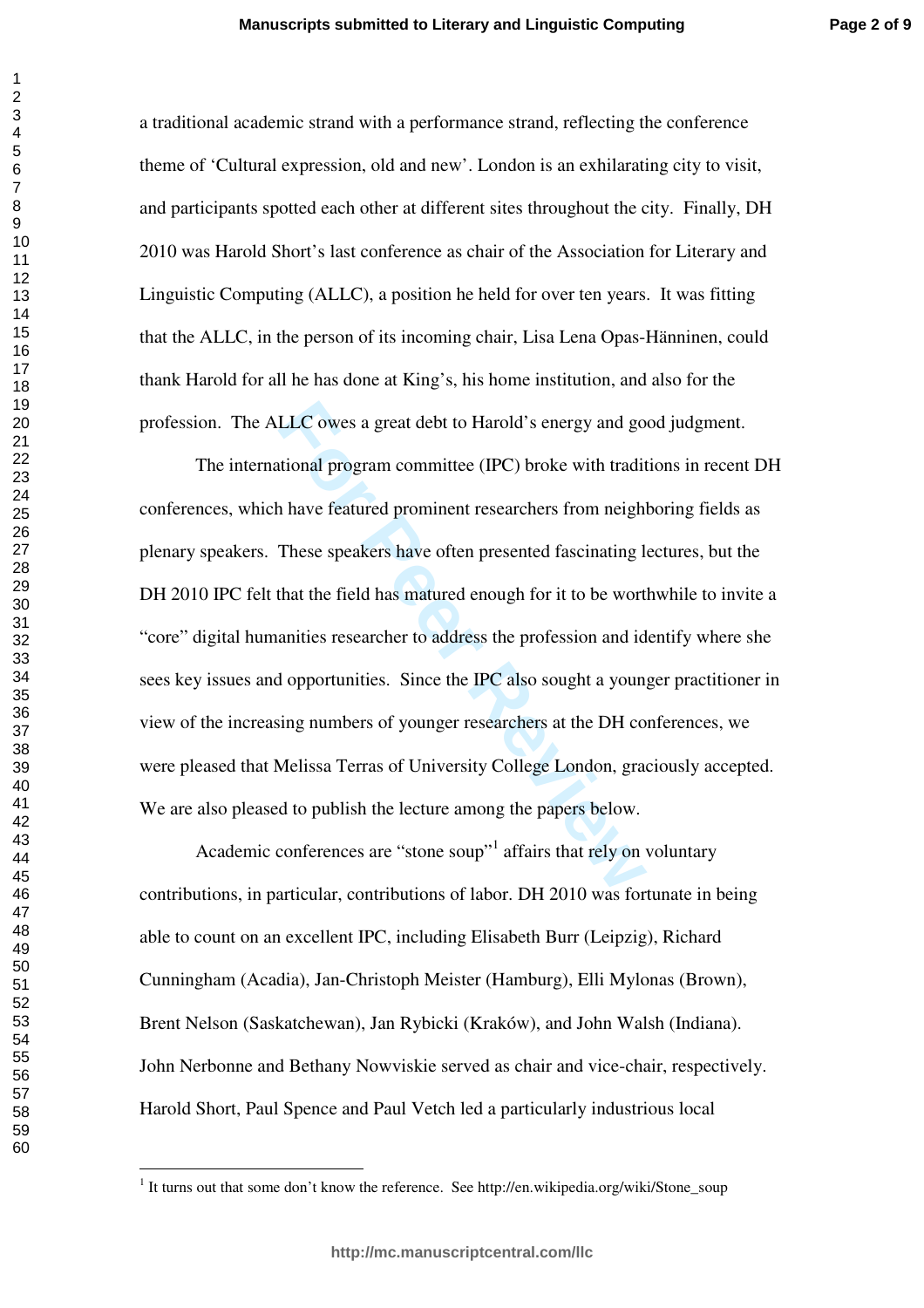$\overline{1}$  $\overline{2}$  $\overline{3}$  $\overline{4}$  $\overline{7}$ 

organizing committee, which included Sheila Anderson, Tobias Blanke, Gabriel Bodard, John Bradley, Sarah Davenport, Mark Davies, Stuart Dunne, Mark Hedges, Lorna Hughes, Carrie van de Langenberg, John Lavagnino, Willard McCarty, Elena Pierazzo, Torsten Reimer, Helen Skundric and Simon Tanner.

Everyone who presented at the conference was invited to submit a paper to this special issue of Literary and Linguistic Computing, and we received twenty-two submissions, all of which were reviewed and evaluated by three anonymous referees, leading to the selection of twelve papers being published in this special issue.

tion of twelve papers being published in this spectors are presume to suggest that the twelve papers include ative of all the buzzing, blooming confusion of aplogies, experimental designs, theoretical frameword ur conferen We do not presume to suggest that the twelve papers included in this special issue are representative of all the buzzing, blooming confusion of approaches, techniques, technologies, experimental designs, theoretical frameworks and reflective perspectives that our conferences abound in. Nor did we aim at a representative selection. Instead we sought to identify some of the better and more promising work. Naturally it is up to you – our community – to judge how successful we were in that. We introduce each paper briefly in turn.

## **Papers**

Melissa Terras gave the closing plenary speech at the conference, a presentation titled "Present, Not Voting: Digital Humanities in the Panopticon". Although her talk closed the 2010 conference, we use it to open this special issue of papers from the conference. Terras' talk explored some of the key challenges facing the Digital Humanities as a field in the face of adverse economic and political circumstances. Her paper, presented in the same informal and direct style with which it was delivered, uses the *Transcribe Bentham* project to examine a wide range of theoretical and practical issues: including the potential for crowd-sourcing techniques to open up historical sources, differing views of scholarly 'impact' and the importance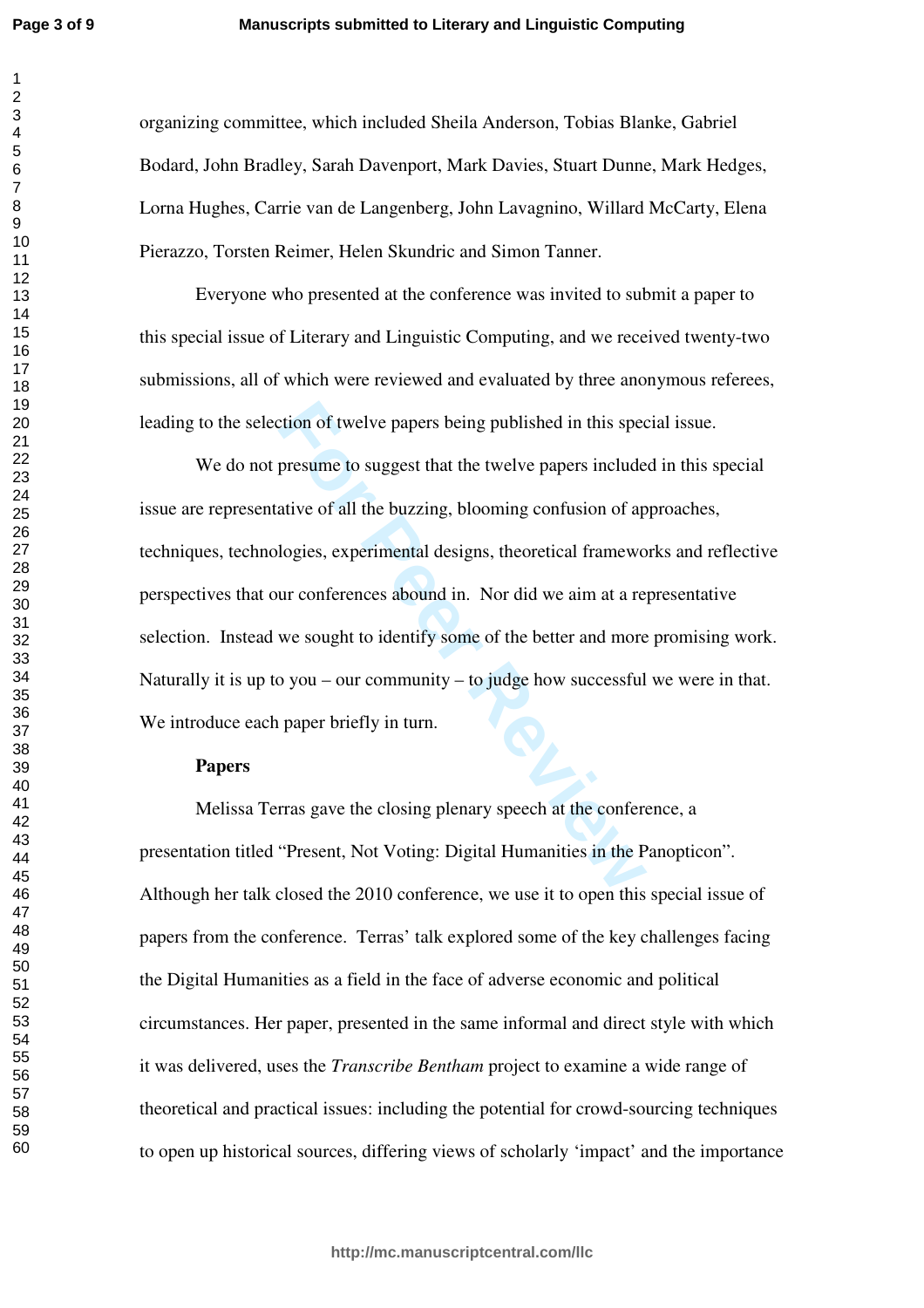of articulating the real impact of the DH, and the particular complexities in sustaining a highly interdisciplinary field like DH in a manner which both ensures that its outcomes are properly recognized by the Academy as a whole and at the same time provides real openings for younger scholars.

**Example 18 Alternative State State State State State State State State State State State State State State State State State State State State State State State State State State State State State State State State State** Marcus Bingenheimer, Jen-Jou Hung and Simon Wiles present a methodology for generating social network visualizations from TEI-encoded textual materials of great importance to Chinese Buddhist history. Their research, which has been applied to a collection of Buddhist monk biographies, aims to demonstrate how creating GISlike visualizations of a text encoded for spatio-temporal analysis can enable scholars to make inferences regarding social connections, an approach theoretically extensible to any body of historical textual material with appropriate markup. The research makes use of the PREFUSE toolkit and depends on the concept of a *nexus-point*, simple event-based information in the text which connects people, places and time.

Claire Brierley and Eric Atwell introduce proPOSEL in their paper, a system for phrase boundary detection. The authors predict how readers would normally divide a written text into pronounceable phrases. ProPOSEL uses not only punctuation and syntactic features (as in earlier models), but also features of vowel pronunciation, which it infers from the written text. ProPOSEL's pronunciation features are unlikely to vary and therefore remain useful domain-independently. The authors conduct a number of corpus studies to demonstrate that vowel complexity and the position of phrase breaks is not independent, and they speculate that internal prosody informs "chunking" in silent reading.

Christopher Forstall, Sarah Jacobson and Walter Scheirer describe their work to apply and extend authorship attribution techniques to test the theory voiced by various literary scholars that Paul the Deacon's *Angustae Vitae* might contain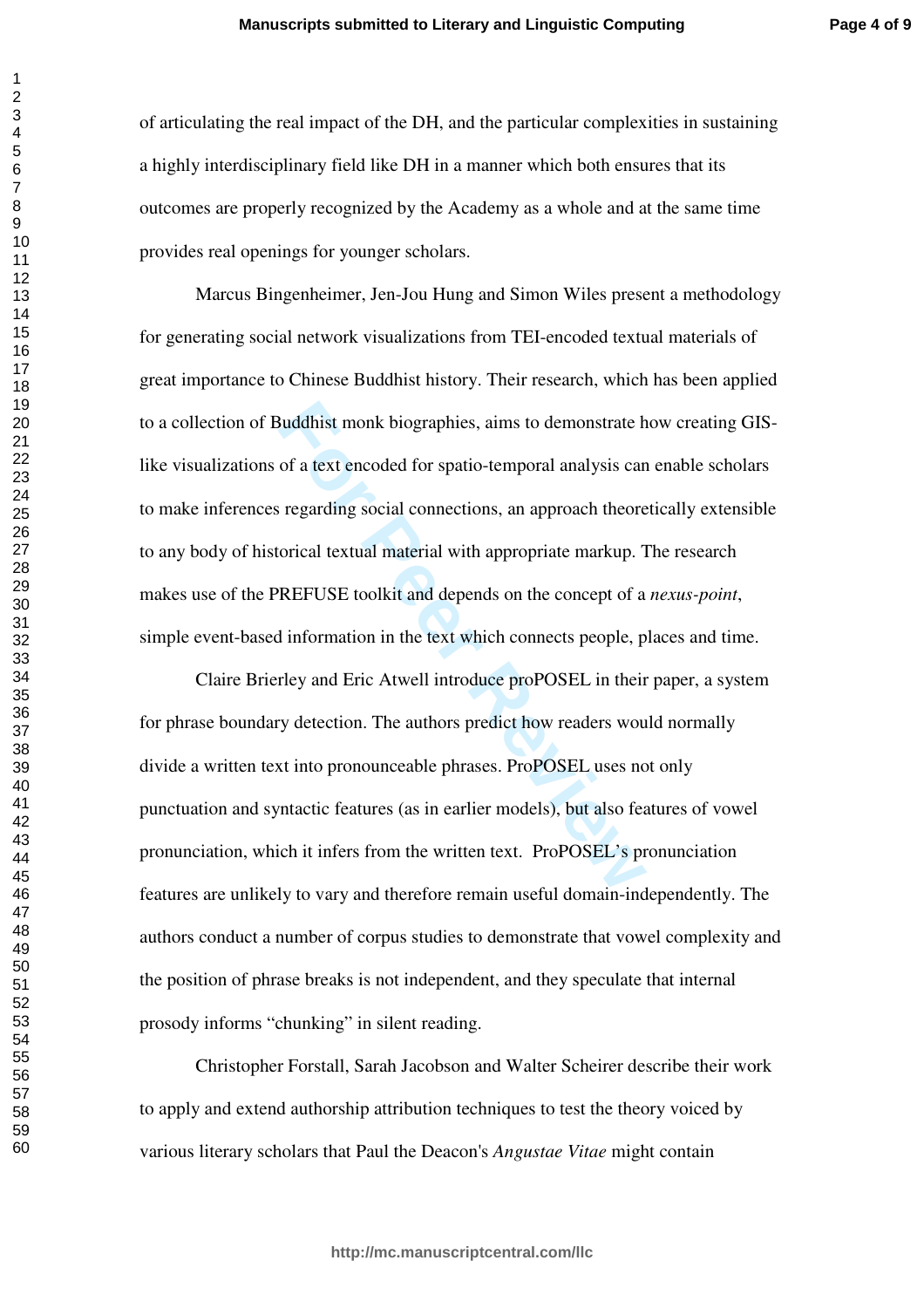$\overline{1}$  $\overline{2}$  $\overline{4}$  $\overline{7}$ 

borrowings from, and allusions to, Catallus. The literary implications of this are highly significant given that Catullus' work is commonly held to have remained undiscovered at this time. The authors apply a one-class SVM approach to three distinct sets of features which they argue could betoken intertextuality – phonetic, dictional, and metrical. Their analysis provides objective evidence for the posited intertextual relationship, and the authors report that the technology is now being incorporated into a web-based allusion detection tool.

GISting," Ian Gregory and Andrew Hardie demon<br>ing the geographies within texts that integrates m<br>and geographical information systems (GIS). The<br>ethods and aims of both fields. It then demonstrate<br>edged lack of uptake in G In "Visual GISting," Ian Gregory and Andrew Hardie demonstrate an approach to analyzing the geographies within texts that integrates methodologies from corpus linguistics and geographical information systems (GIS). The paper summarizes the methods and aims of both fields. It then demonstrates the ways in which an acknowledged lack of uptake in GIS among humanities scholars working in text-based modes can be overcome using data-mining and corpus linguistics. Gregory and Hardie describe the use of part-of-speech tagging and gazetteer comparison to extract place names from a corpus, which can then be visualized and analyzed using a GIS. The method is extended to the semantics of place-names, connecting proper nouns with concepts related to war or historical economies, for example, and visualizing these clusters geographically.

Jan Rybicki and Maceij Eder's paper "Deeper Delta across Genres and Languages: Do we really need the most Frequent Words?" presents a new step in non-traditional authorship attribution. Rybicki and Eder systematically vary the number and the frequency band of the words they use as features in authorship attribution, initially using just the fifty most frequent words, then the next fifty in the frequency list, etc. They also vary the number of words used, going from fifty to one hundred, etc., and finally they suggest "heat maps" as an insightful visualization of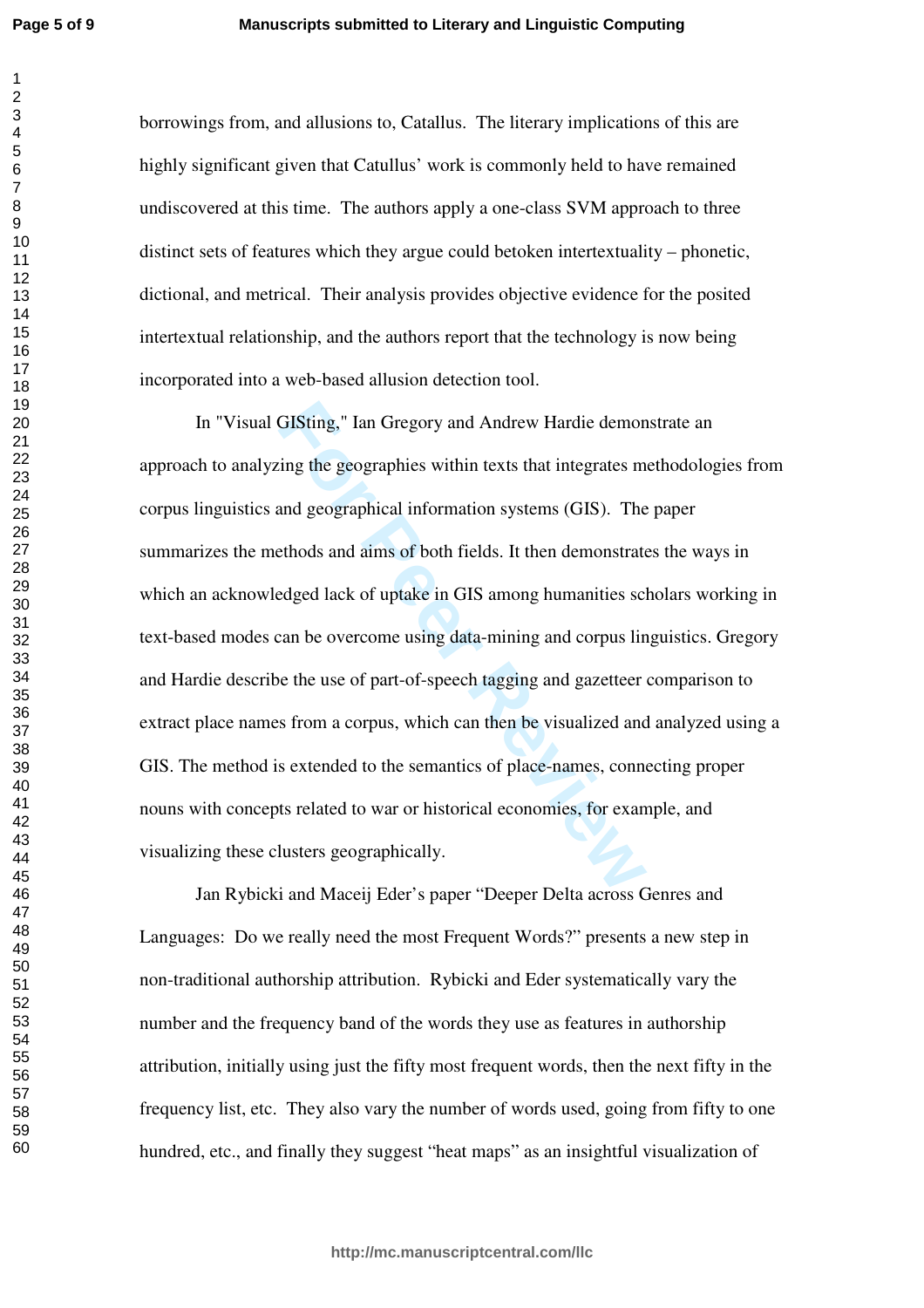results. They are able to show that languages and genres differ in the ideal size needed for authorship attribution and in the frequency bands of the words used as features.

o develop well, and can result in inaccurate simul<br>ecreating combatants' behavior). On the other hare<br>tential to encourage much more analytical thinkin<br>the logic of the simulation, and they also encoura<br>design a more acces Philip Sabin offers an analysis of the surprisingly popular phenomenon of 'manual', offline war games (often based on printed maps), noting the thriving subculture on the internet, where many such games are sold or freely distributed. Sabin argues that, although impressive and useful in certain situations, computerized models are costly to develop well, and can result in inaccurate simulation outcomes (especially when recreating combatants' behavior). On the other hand manual war games have the potential to encourage much more analytical thinking in their users by drawing them into the logic of the simulation, and they also encourage creativity by making simulation design a more accessible possibility. As such, manual war games have notable pedagogical value.

Maxime Sainte-Marie, Jean-Guy Meunier, Nicolas Payette and Jean-François Chartier apply a computational linguistics algorithm for conceptual analysis developed at the *Laboratoire D'Analyse Cognitive de L'information* in an attempt to "read Darwin between the lines". They explore the famous absence of the word 'evolution' (and cognates) from *The Origin of Species*, and examine the historical development of the word, focusing on those senses which were routinely employed about the time when Darwin was writing. Using the evidence gleaned from their conceptual analysis, they argue that although the word 'evolution' itself is not present, the modern sense of the word (i.e. 'the development of species', rather than the contemporary sense of 'embryological development') prevails in different phrases and word combinations.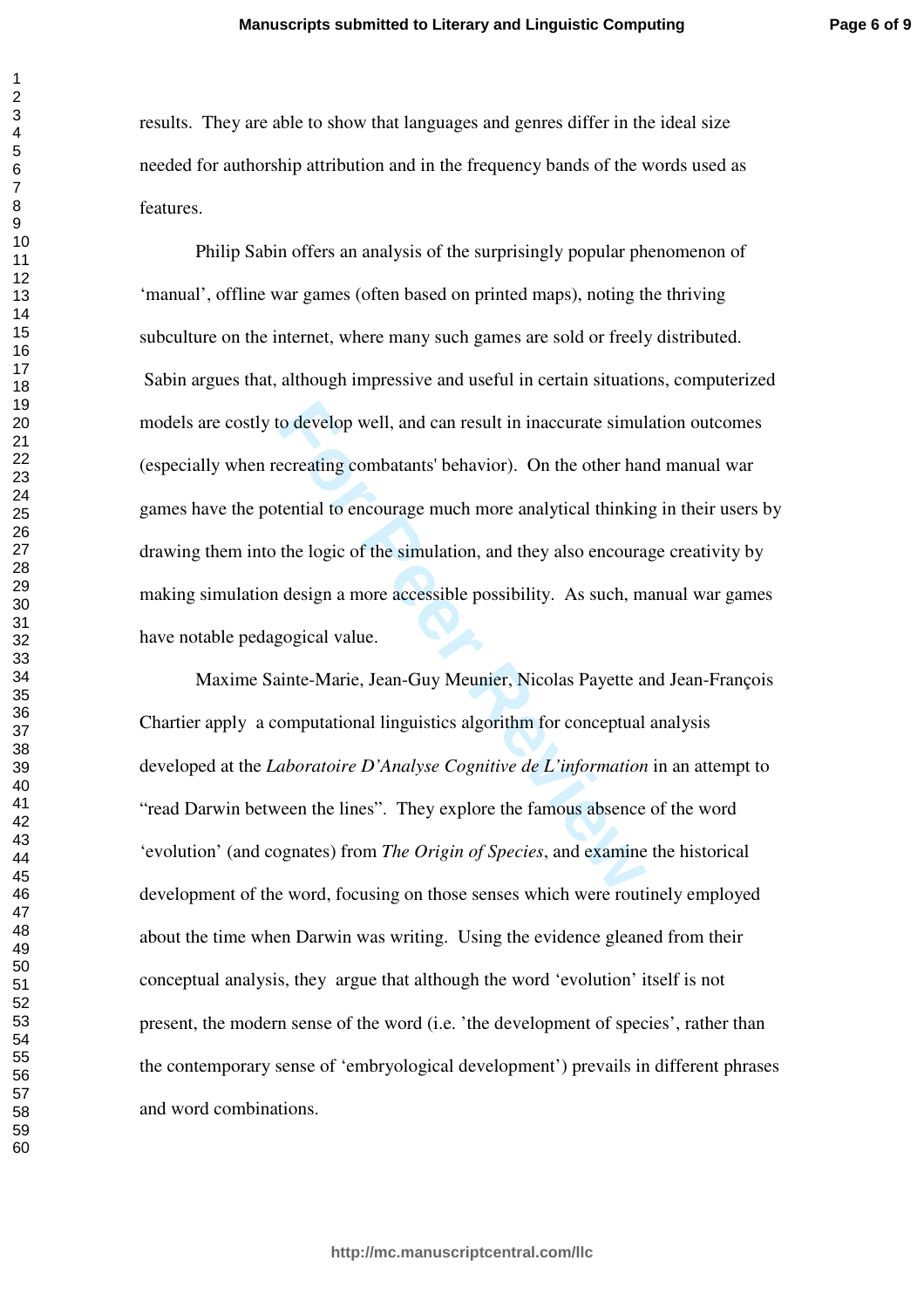$\overline{1}$ 

In "A Tale of Two Cities," Lynne Siemens and her collaborators address similarities and differences in attitudes toward collaboration among members of the digital libraries and DH communities, who are now working jointly with increasing frequency. Their study contextualizes teamwork within both communities and with reference to solitary-scholar modes of production common in the academy. Survey and interview research contributed to the study and its authors conclude that collaborative efforts across the two communities are generally healthy and likely to improve. They distill typical attitudes toward team-based efforts among digital humanists and librarians, offer some characterizations of the two groups, and conclude with implications for future practice.

ill typical attitudes toward team-based efforts am<br>arians, offer some characterizations of the two gre<br>lications for future practice.<br>Tarte's paper on "Digitizing the Act of Papyrologic<br>(e-Science and Ancient Documents pro Ségolène Tarte's paper on "Digitizing the Act of Papyrological Interpretation" describes an eSAD (e-Science and Ancient Documents project) design philosophy for building digital tools to aid in the interpretation of incised documents that are difficult to read. The expert strategies of mimesis, as in tracing, and of evaluation of evidence toward hypotheses as is seen in crossword puzzle-solving are taken on board in an approach that views digitization as involving both sampling and interpretation and takes into account desired and time-tested interpretive practices of scholars with regard to ambiguity. The overall goal of the software is to allow researchers to avoid "spurious exactitude" in their readings, while embracing what Tarte calls "genuine uncertainty."

In "Finding Stories in the Archive through Paragraph Alignment", Weijia Xu and Maria Esteva explore the potential of a novel paragraph level alignment technique as a means of identifying similar content within large, unorganized archives of data – as, for example, the sorts of procedural documents that accrue over time on shared network drives in most big organizations. They demonstrate the limitations of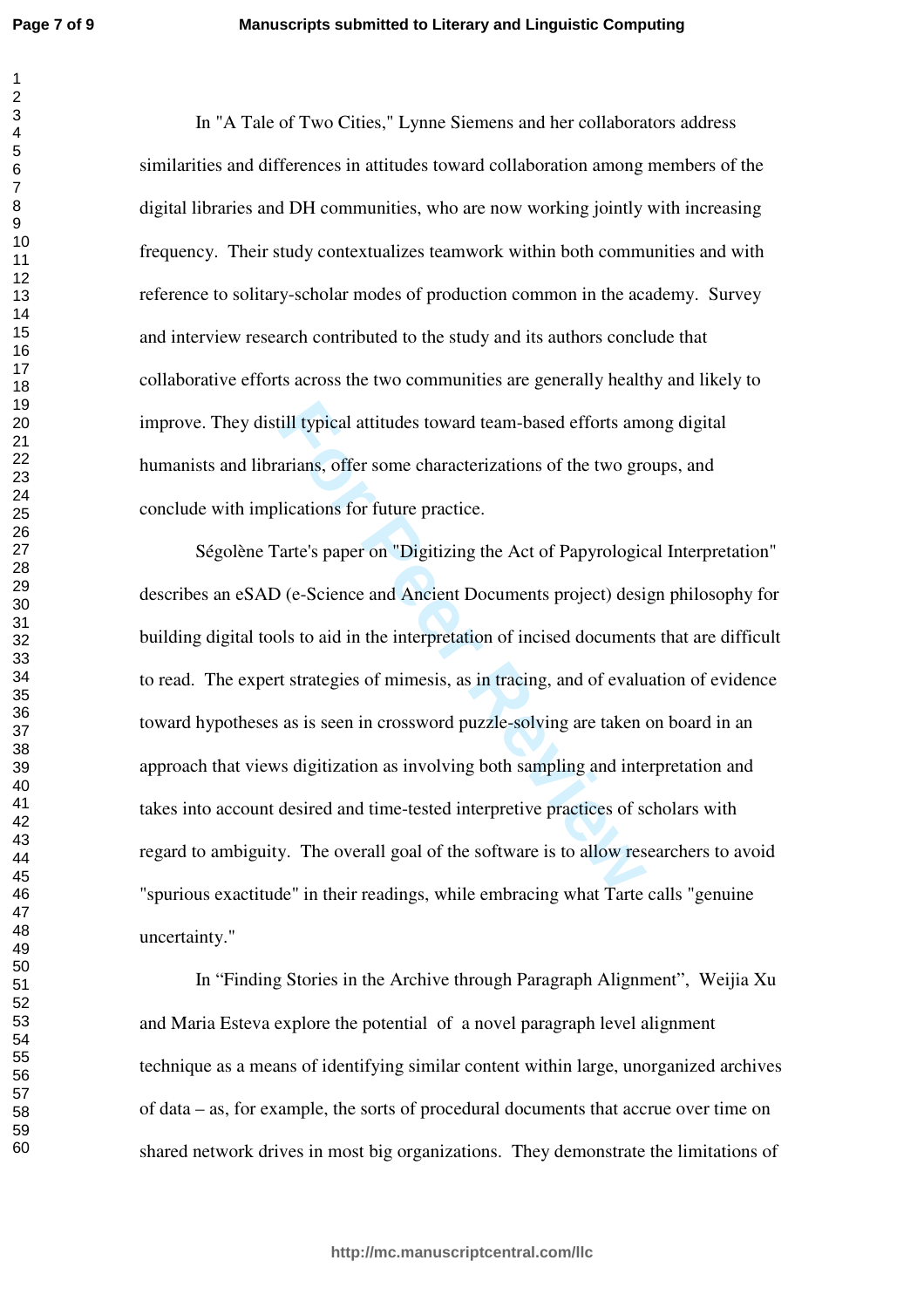traditional cosine similarity methodologies (which operate globally, i.e. on all the words in a document) in this situation, and evaluate their own 'localized' approach, which they successfully use to achieve better search precision. They observe that their approach may have considerable promise for similarity searching of other difficult corpora, such as email archives.

For Personal Heather School Eliterary features and then semi-automatically<br>
Hogy. Tested using an extract from the novel *Meln*<br>
Hes Robert Maturin, the application described allo<br>
nomena based on their own reading of a te Amélie Zoellner-Weber's paper "Text Encoding and Ontology – Enlarging an Ontology by Semi-Automatic Generated Instances" presents a framework which allows users to encode literary features and then semi-automatically match them to a given domain ontology. Tested using an extract from the novel *Melmoth the Wanderer* by Charles Robert Maturin, the application described allows a user to model literary phenomena based on their own reading of a text, to store statements about sections of the text during the reading process and to then formalise statements within an ontology.

John Nerbonne Center for Language and Cognition University of Groningen

Bethany Nowviskie

Scholars' Lab

University of Virginia Library

Paul Spence

Department of Digital Humanities (DDH)

 $\mathbf{1}$  $\overline{2}$  $\overline{4}$  $\overline{7}$